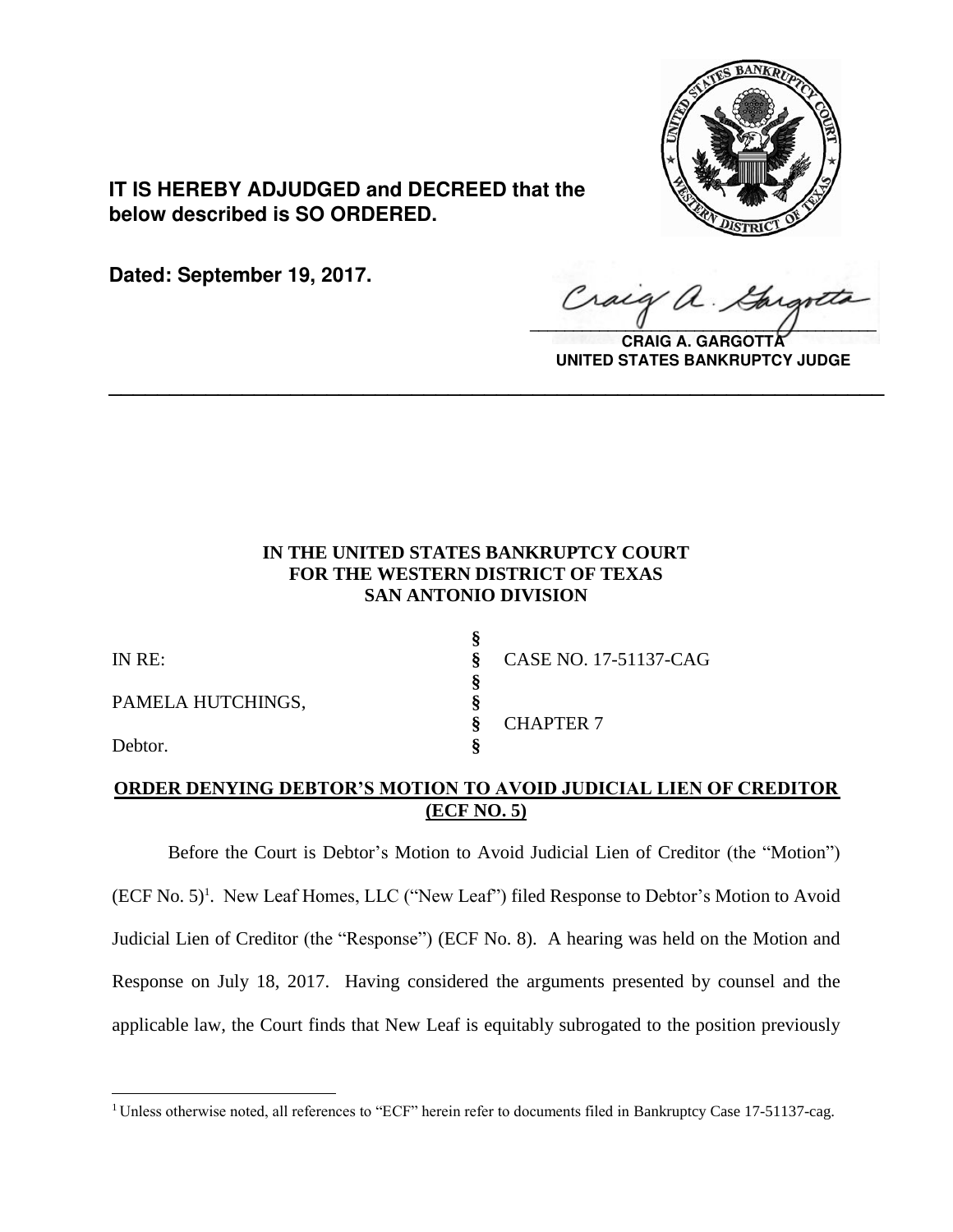held by the prior lienholder, HomeEq Services ("HomeEq") and, therefore, Debtor cannot avoid the judgment lien pursuant to 11 U.S.C. §§ 506(d) or 522(f) because New Leaf is entitled to step into the shoes previously filled by HomeEq under the doctrine of equitable subrogation. Therefore, the Motion should be denied, and New Leaf is equitably subrogated to the position previously held by HomeEq.

#### **BACKGROUND**

This case involves New Leaf's judicial lien against Debtor's homestead. The parties have agreed to stipulated facts. (ECF No. 16). In April 2006, Debtor obtained a home equity loan from HomeEq secured by her homestead, 5931 Hidden Rose, San Antonio, Texas (the "Hidden Rose Property") (ECF No. 16). Sometime after, Debtor hired New Leaf to construct a new home for her (ECF No. 16). A dispute between the parties arose and resulted in arbitration, culminating in a settlement agreement in August, 2009 (ECF No. 16) (Exhibit 5). Under the settlement agreement, New Leaf agreed to buy back the home it had constructed for Debtor and to provide Debtor up to \$70,000 of financing to refinance the existing home equity loan held by HomeEq on the Hidden Rose Property (ECF No. 16) (Exhibit 5). A month later, New Leaf informed Debtor that it would be unable to refinance the home equity loan because, under the Texas Finance Code, only the original lender can refinance a home equity loan (ECF No. 16) (Exhibit 9).

More arbitration followed. The arbiter found that the settlement agreement, "although harsh," could be legally performed and ordered New Leaf to provide Debtor with \$70,000 to be used to refinance the Hidden Rose Property (ECF No. 16) (Exhibit 10). A cashier's check for \$70,000 was then delivered to Debtor's attorney who wired the funds directly from the Debtor's client trust account to HomeEq (ECF No. 16) (Exhibit 14). On April 22, 2010, Debtor executed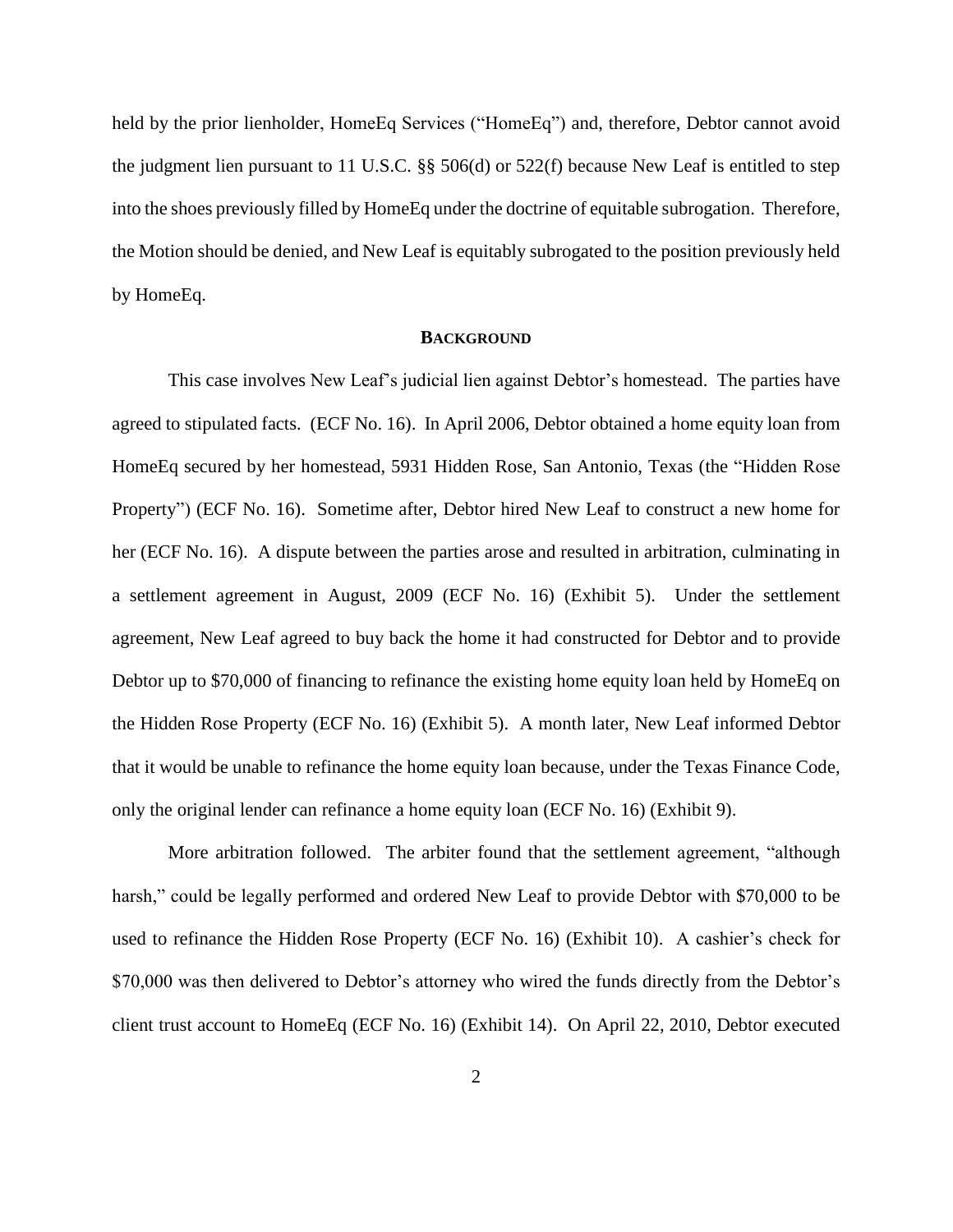an unsecured promissory note for \$70,000, payable to New Leaf (ECF No. 16) (Exhibit 13). The note states, in pertinent part, "Borrower promises to pay all funds received by this Loan to HomeEq Services to pay off the HomeEq loan . . . encumbering [the Hidden Rose Property] . . . and for no other purpose" (Exhibit 13). HomeEq executed a Release of Lien on June 1, 2010 (ECF No. 16) (Exhibit 15). Debtor then defaulted under the terms of the note and New Leaf obtained a default judgment in state court and an Abstract of Judgment was recorded in the Bexar County Real Property records on June 8, 2011 (ECF No. 16) (Exhibit 20). Debtor filed for chapter 7 bankruptcy on May 16, 2017 (ECF No. 1).

#### **LEGAL ANALYSIS**

Debtor moved to avoid New Leaf's judicial lien as an impairment on exempt property under 11 U.S.C. §§ 522(f) and 506(d) (ECF No. 5). Section  $522(f)(1)(A)$  of the Bankruptcy Code allows a debtor to avoid the fixing of a judicial lien on exempt property while § 506(d) allows the debtor to void such avoided claims. New Leaf argues that it is entitled to step into the shoes of HomeEq through the doctrine of equitable subrogation because New Leaf's loan was used to refinance an existing constitutional home equity loan. Debtor, at the hearing, challenged New Leaf's claim for equitable subrogation because the funds used to pay off HomeEq did not pass directly from New Leaf to HomeEq, but rather, were first deposited in Debtor's client trust account before being wired to HomeEq. (Trial Audio, 10:59:25, July 18, 2017). Debtor further argued that New Leaf is judicially estopped from asserting equitable subrogation in this case because it was not asserted in the Bexar County Court when New Leaf originally obtained a default judgment. (Audio 11:01:30). The Court agrees with New Leaf and finds that equitable subrogation is appropriate in this case.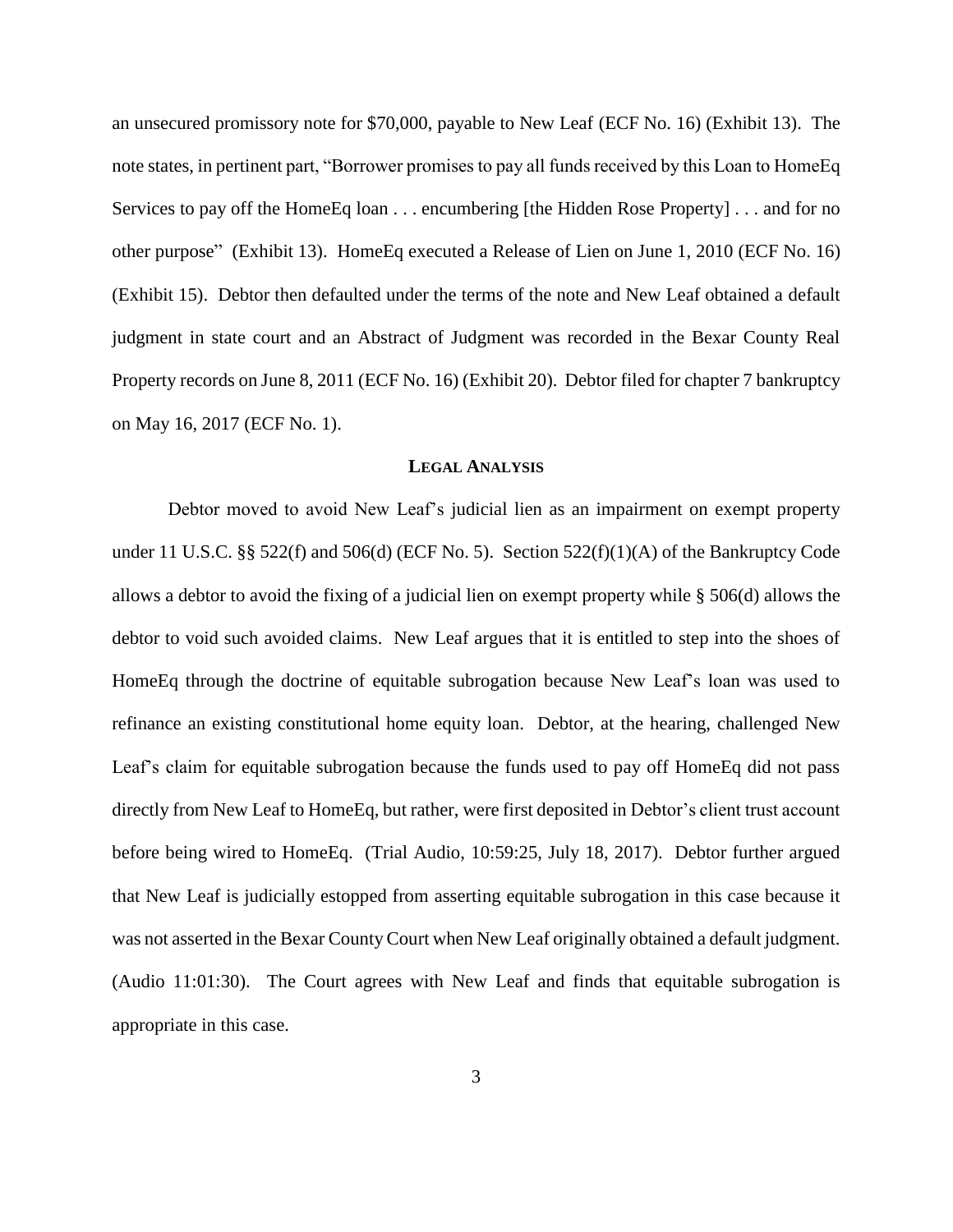#### A. **The Doctrine of Equitable Subrogation**

Equitable subrogation "is said to be 'the purest of equities,' and the courts of Texas are said to be particularly hospitable to it." *Interfirst Bank Dallas, N.A. v. U.S. Fidelity and Guar Co.*, 774 S.W.2d 391, 397 (Tex. App.—Dallas 1989, writ denied) (quoting *Yonack v. Interstate Sec. Co.*, 217 F.2d 649, 651 (5th Cir. 1954)). "The doctrine allows a third party who discharges a lien upon the property of another to step into the original lienholder's shoes and assume the lienholder's right to the security interest against the debtor." *LaSalle Bank Nat'l Ass'n v. White*, 246 S.W.3d 616, 619 (Tex. 2007). "There are two key elements to equitable subrogation: (1) the person whose debt was paid was primarily liable on the debt, and (2) the claimant paid the debt involuntarily." *Bank of Am. v. Babu*, 340 S.W.3d 917, 925 (Tex. App.—Dallas 2011, no pet. h.). When the third party pays in performance of a legal duty, equity will substitute them in place of the existing creditor as a matter of course—no agreement between the parties is required. *See E.Y. Chambers & Co. v. Little*, 21 S.W.2d 17, 22 (Tex. Civ. App.—Eastland 1929, writ denied). Equity must "compel[] the ultimate payment of [the] debt by one who, in justice, equity, and good conscience, ought to pay it." *Id.*

Equitable subrogation exists to protect both lenders and debtors. Courts routinely apply the doctrine not only to prevent unjust enrichment, but also to give homestead owners "the ability to renew, rearrange, and readjust the encumbering obligation to prevent a loss of the homestead through foreclosure." *LaSalle*, 246 S.W.3d at 620. Under Texas's strict homestead laws, without equitable subrogation, lenders would be less inclined to engage in the business of refinancing homes. *Id.*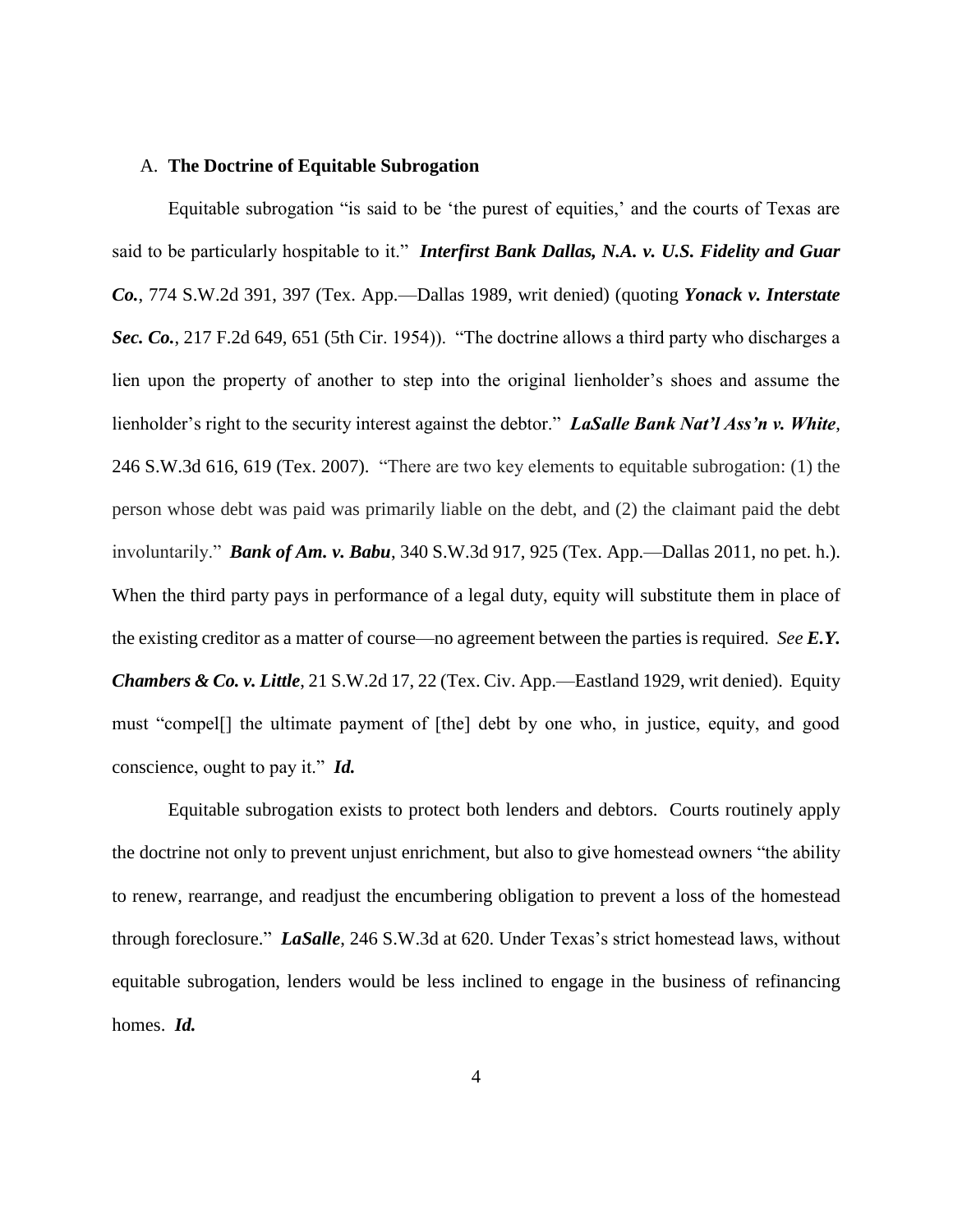Equitable subrogation has been "repeatedly applied to preserve lien rights on homestead property." *LaSalle*, 246 S.W.3d at 619. Although the Texas Constitution provides strict guidelines concerning home equity loans, "Article XVI, section 50(e) does not abrogate th[e] longstanding common law principle or preclude [a lender's] entitlement to equitable subrogation for the refinance portion of the loan proceeds that were used to extinguish [a] constitutionally permissible [lien]." *Id.* at 620.

Texas courts have a long history of applying equitable subrogation to preserve lien rights on homestead property dating back as early as 1890. *See generally Oury v. Saunders*, 13 S.W. 1030 (Tex. 1890) (granting equitable subrogation of a vendor's lien); *Texas Land & Loan Co. v. Blalock*, 13 S.W. 12 (Tex. 1890) (granting equitable subrogation to the extent loan paid off prior purchase-money lien). The Texas Supreme Court continues to apply this doctrine today. *See generally LaSalle*, 246 S.W.3d 616 (Tex. 2007) (granting equitable subrogation of a home equity loan on agriculture exempt property); *Benchmark Bank v. Crowder*, 919 S.W.2d 657 (Tex. 1996) (granting equitable subrogation of a loan used to extinguish a federal tax lien).

In *LaSalle Bank National Association v. White*, the homeowners obtained a home equity loan secured by an agricultural homestead. *LaSalle*, 246 S.W.3d at 617–18. A portion of the proceeds were used to pay off a constitutionally permissible purchase-money lien while the debtor kept the remaining balance or "cash-out portion." *Id.* at 617. The Texas Constitution prohibits the use of an agricultural homestead from being used as security for a home equity loan. TEX. CONST. ART. XVI,  $\S$  50(a)(6)(I). The debtor later defaulted on the note and a trial court declared the entire debt invalid because the loan was unconstitutional. *LaSalle*, 246 S.W.3d at 617. The court of appeals affirmed. *Id.* at 618.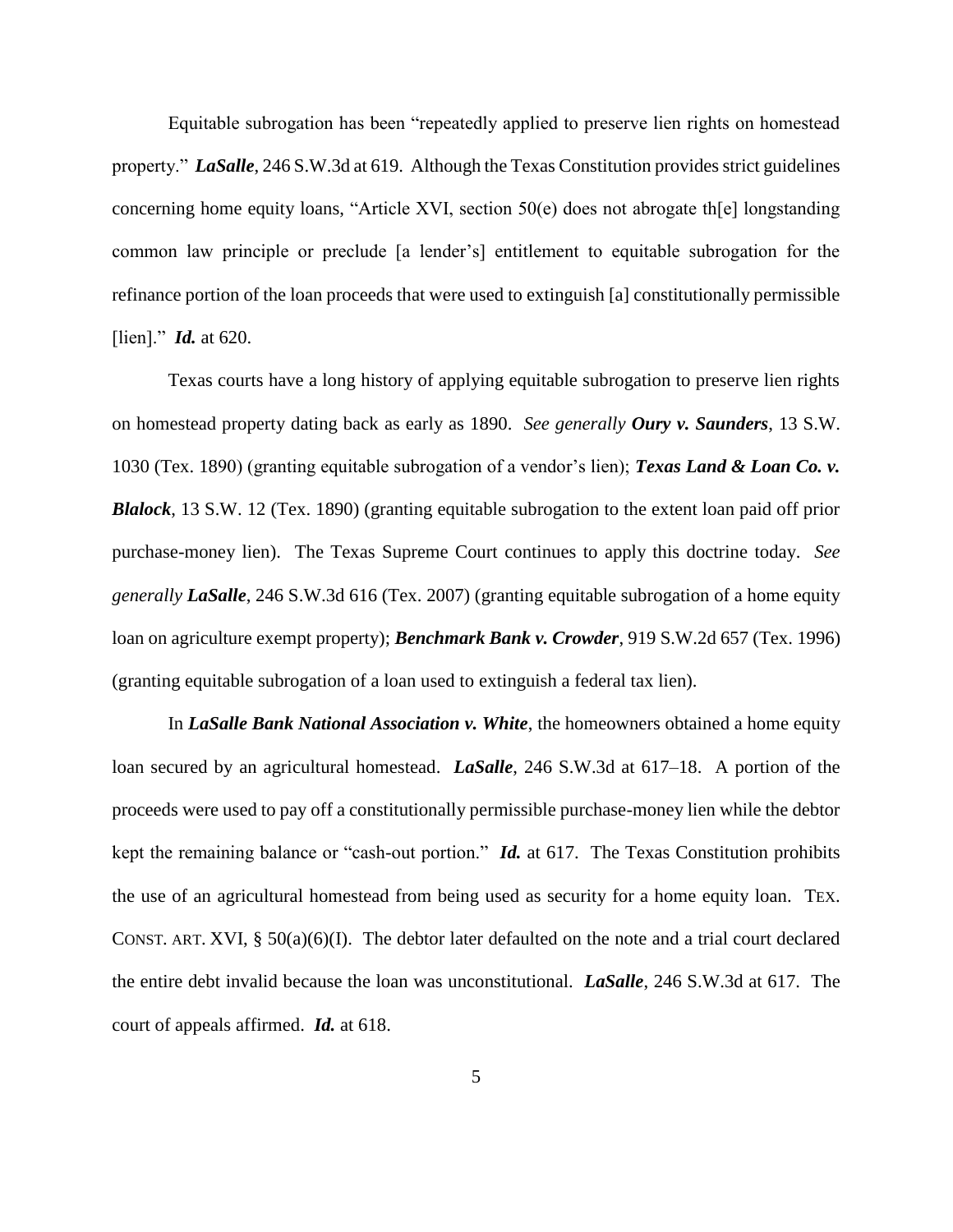In overturning the lower court, the Texas Supreme Court stated that "Texas has long recognized a lienholder's common law right to equitable subrogation. The doctrine allows a third party who discharges a lien upon the property of another to step into the original lienholder's shoes and assume the lienholder's right to the security interest against the debtor." *Id.* The court distinguished between the loan amount used to pay off the original purchase-money loan and the cash-out portion; the court only found the bank was equitably subrogated to the extent the home equity loan was used to pay off the previous lien. *Id.* at 620. Any liens related to the cash-out portion were invalid. *Id.* Citing an earlier decision in *Benchmark Bank v. Crowder*, the court "emphasized that, 'once valid, the lien does not become invalid against the homestead simply because the original debt has been refinanced.'" *Id.* (quoting *Benchmark Bank v. Crowder*, 919 S.W.2d at 661). The court found that although the lender's home equity lien must be forfeited under § 50(e) of the Texas Constitution, the lender was still protected because the lender's equitable subrogation claim did not arise from its contract with the debtor, but rather, it arose in equity by discharging an existing constitutionally valid lien. *Id.* at 619. The Court treated the third party lender as if it took formal assignment of the lien that was satisfied.

#### B. **Applying Equitable Subrogation to the Case at Bar**

The case at bar is similar to *LaSalle* in many respects. Like *LaSalle*, the Debtor received a loan to refinance an existing lien encumbering her homestead. Like *LaSalle*, a third-party lender extended credit that discharged a constitutionally valid lien. Like *LaSalle*, the Debtor is attempting to avoid repayment of the debt. Finally, like *LaSalle*, allowing the Debtor to prevail on this motion would result in unjust enrichment.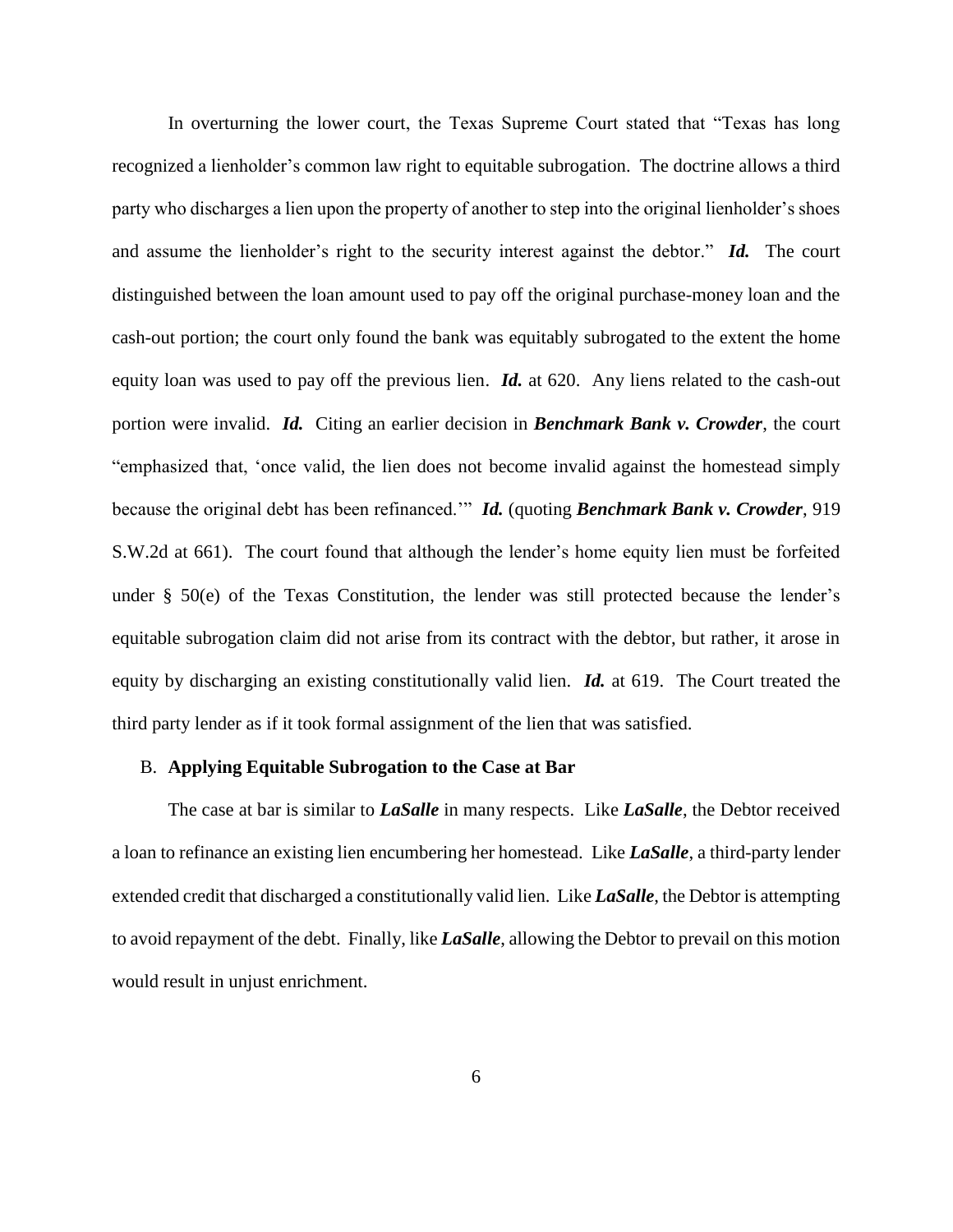The HomeEq lien originally encumbering Debtor's homestead was the result of a constitutionally valid home equity loan for which Debtor was primarily liable. *See* **Tex. Const. art. XVI, § 50**; (ECF No. 16) (Exhibit 10). New Leaf did not volunteer to refinance the home equity loan—New Leaf had a legal obligation to do so under the terms of the settlement agreement previously discussed (ECF No. 16) (Exhibit 5). These stipulated facts satisfy the "two key elements to equitable subrogation." *See Babu*, 340 S.W.3d at 925 (listing the two elements of equitable subrogation).

Debtor presented two arguments to the Court at the hearing held on July 18, 2017 as to why equitable subrogation should not apply in this case. First, Debtor argued, based on a theory of tracing, that equitable subrogation should not apply because the cashier's check was not delivered directly from New Leaf to HomeEq, but instead, was first deposited in Debtor's client trust account before being wired by Debtor's attorney to HomeEq. In support of this argument, Debtor stated that there was no requirement that Debtor pay those funds to HomeEq—Debtor simply "chose to pay HomeEq but she could've done anything with that money." (Trial Audio, 10:59:25, July 18, 2017). Debtor cites no case law to support the contention that the funds must pass directly from the new lender to the old lender in order for equitable subrogation to apply and the Court is unwilling to impose that requirement today.

As to Debtor's supporting argument—that Debtor was not required to pay HomeEq but simply chose to do so—the Court finds that the stipulated facts and exhibits directly contradict this claim. Page two of the Promissory Note states in bold and all caps:

**THIS PROMISSORY NOTE IS MADE TO SATISFY THE TERMS OF THE JUDGMENT RENDERED BY THE HONORABLE JANET LITTLEJOHN ON NOVEMBER 23, 2009 . . .** *THE USE OF THESE FUNDS FOR ANY OTHER PURPOSE IS EXPRESSLY PROHIBITED***.**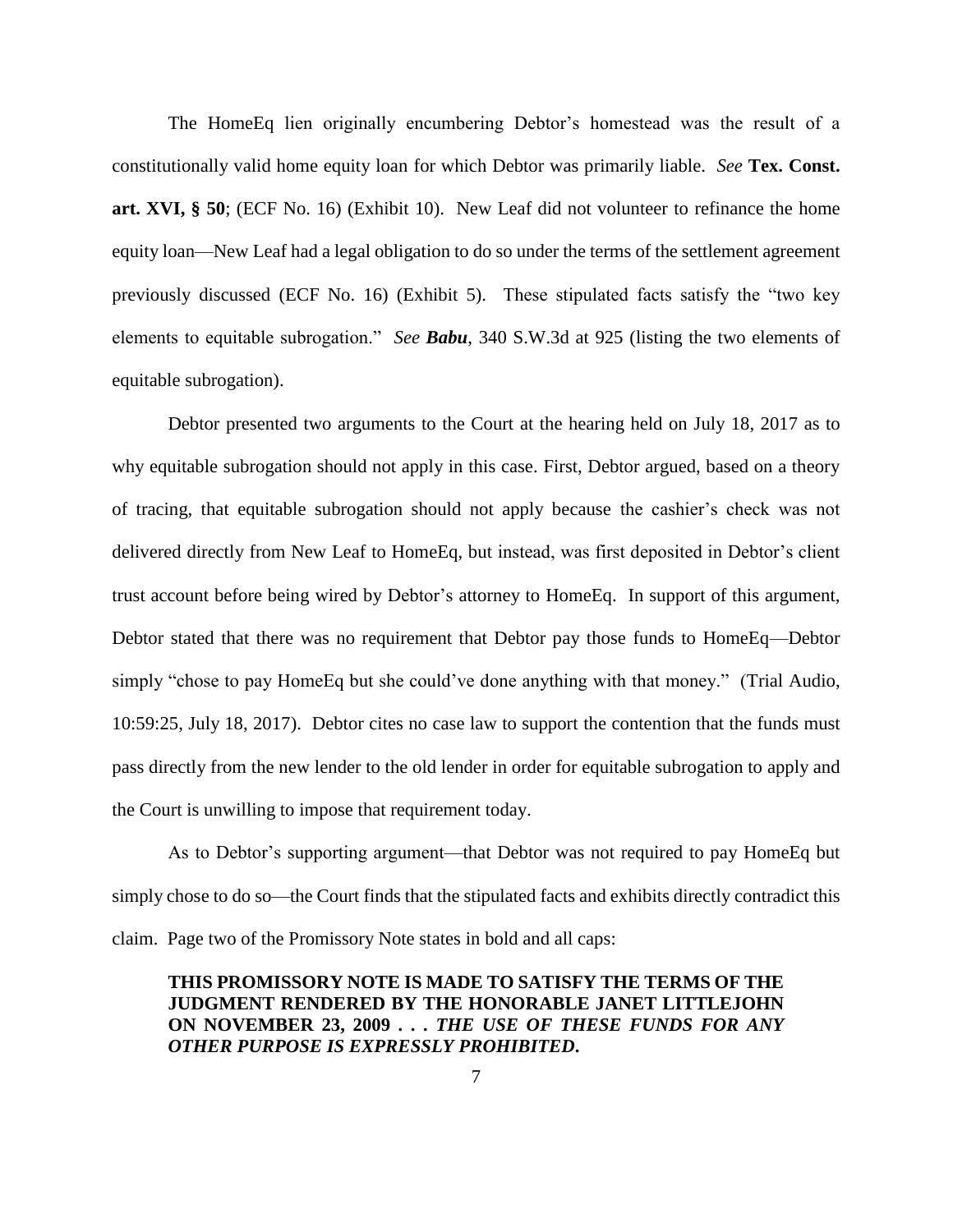(ECF No. 16) (Exhibit 13) (emphasis added). The next paragraph further states:

Borrower promises to pay all funds received by this Loan to HomeEq Services to pay off the HomeEq Services loan number 0000325068443 encumbering the property at 5931 Hidden Rose within seven calendar days of receipt of such funds, *and for no other purpose*.

(ECF No. 16) (Exhibit 13) (emphasis added). The record also shows that Debtor's attorney in the civil matter then sent a letter to New Leaf confirming payoff of the HomeEq loan on May 4, 2010 (ECF No. 16) (Exhibit 14).

Finally, Debtor argues that New Leaf is now precluded from asserting equitable subrogation because they did not assert it as a basis for recovery in its original petition filed in the state court. (Trial Audio, 11:01:30, July 18, 2017). The Court is not persuaded by this argument either. Judicial estoppel "prevents a party from asserting a position in a legal proceeding that is contrary to a position previously taken in the same or some earlier proceeding." *Hall v. GE Plastic Pacific PTE Ltd.*, 327 F.3d 391, 396 (5th Cir. 2003); *see also Pleasant Glade Assembly of God v. Schubert*, 264 S.W.3d 1, 6 (Tex. 2008). New Leaf's "earlier proceeding" was a default judgment in which New Leaf simply asserted Debtor owed New Leaf \$70,000 pursuant to a promissory note and the Debtor failed to repay it (ECF No. 16) (Exhibit 24). Debtor did not respond and a default judgment was entered (ECF No. 16) (Exhibit 20). The Court does not believe that this constitutes an "inconsistent" position of that previously taken by New Leaf in state court.

When New Leaf refinanced the Hidden Rose property, the "lien [did] not become invalid against the homestead simply because the original debt [had] been refinanced." *See LaSalle*, 246 S.W.3d at 620 (quoting *Benchmark*, 919 S.W.2d at 661). Allowing the Debtor to now claim otherwise would operate as a fraud upon New Leaf and result in a windfall for Debtor. *See Oury*, 13 S.W. at 1031. As such, the Court finds that New Leaf—under a legal obligation to do so—